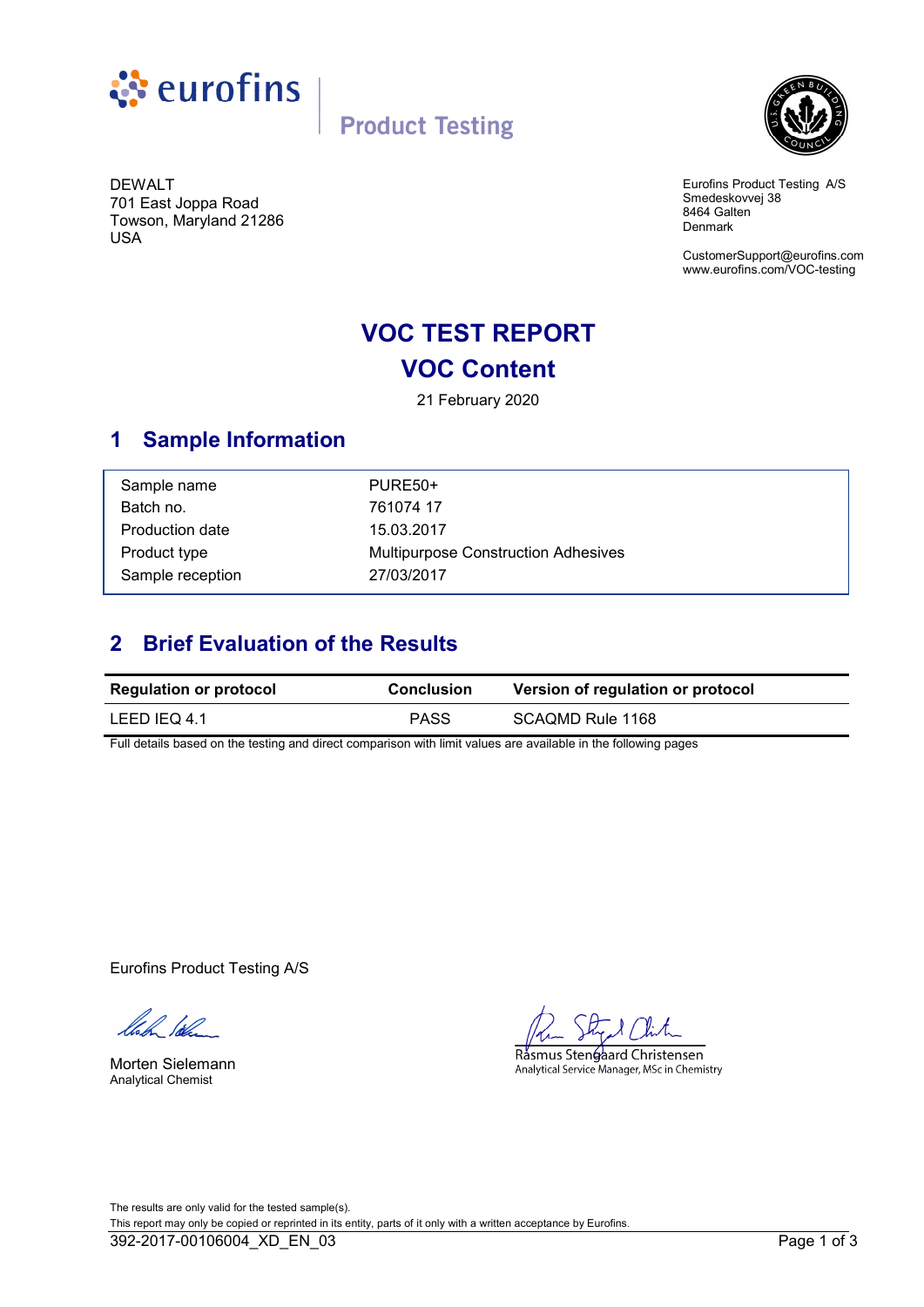



## **3 Applied Test Methods**

## **3.1 General Test References**

| Test           | Regulation, protocol or<br>standard | <b>Version</b> | <b>Internal SOP</b> | <b>Limit of detection</b> | Uncertainty<br>Um¤ |
|----------------|-------------------------------------|----------------|---------------------|---------------------------|--------------------|
|                |                                     |                |                     | [g/L]                     |                    |
| Solids Content | ASTM D2369                          | 2010           | 71 M 544830         |                           | 10                 |
| <b>VOC</b>     | ASTM D2369                          | 2010           | 71 M 544830         |                           | 10                 |

## **4 Results**

### **4.1 VOC Content**

|                      | Remarks on the test results           | <b>Results</b> | Unit      |
|----------------------|---------------------------------------|----------------|-----------|
| Density              | Supplied by the costumer              | 1.33           | g/mL      |
| <b>Water Content</b> | Supplied by the costumer              | 0              | $%$ (w/w) |
| Exempt compounds     | Assumed to be 0                       | 0              | $%$ (w/w) |
| Solids Content       | Tested by the lab                     | 99.9           | $%$ (w/w) |
| VOC content          | Calculated based on the results above | 1.3            | g/L       |

## **4.2 Comparison with Limit Values**

| <b>Parameter</b>   | <b>Results</b><br>[g/L] | <b>Product type</b>                 | <b>VOC limit</b><br>[g/L] |
|--------------------|-------------------------|-------------------------------------|---------------------------|
| <b>VOC content</b> | 1.3                     | Multipurpose Construction Adhesives | 70                        |